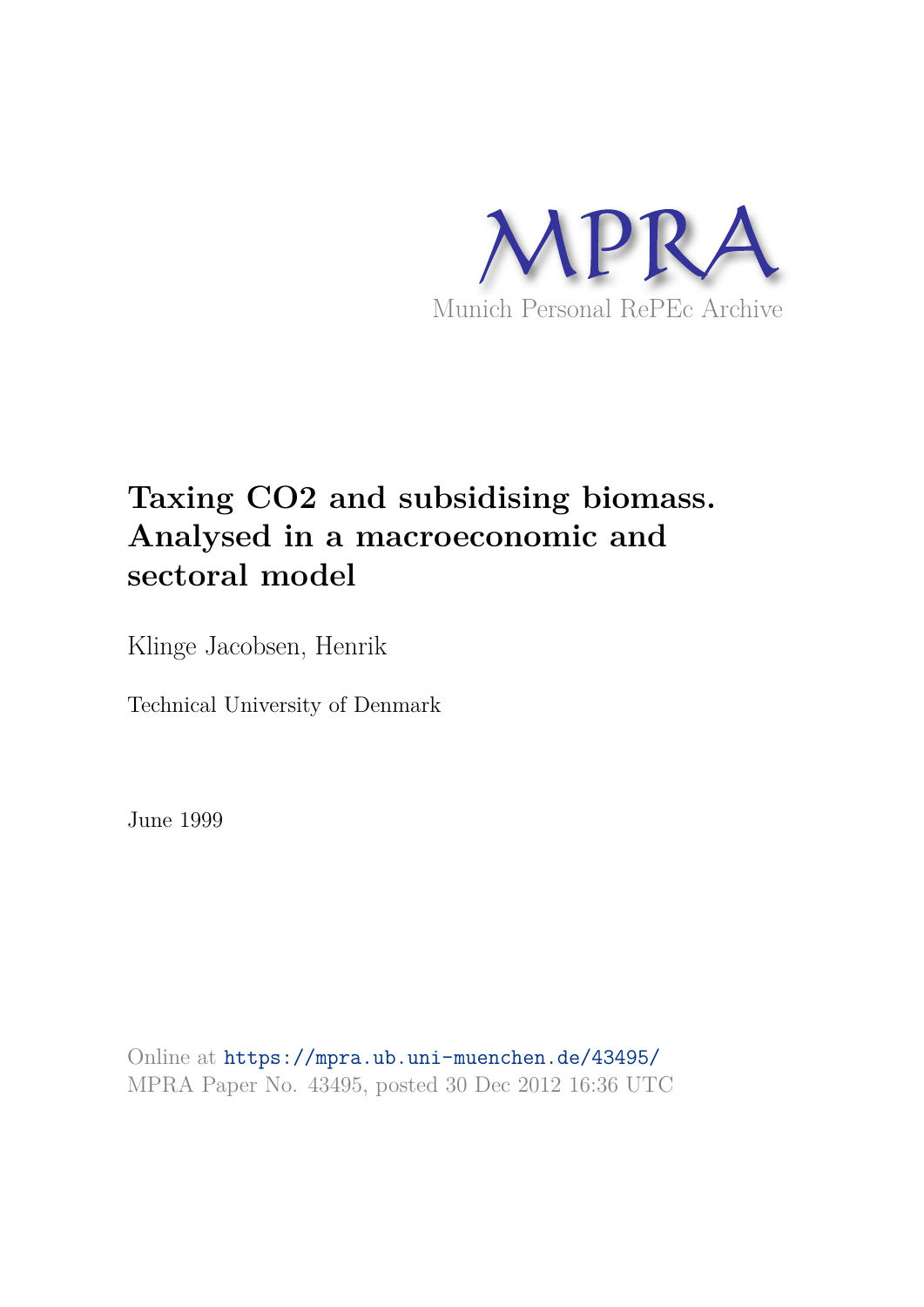# **Taxing CO2 and subsidising biomass: Analysed in a macroeconomic and sectoral model**

#### **Henrik Klinge Jacobsen**

*Risø National Laboratory, Systems Analysis Department, Box 49, 4000 Roskilde, Denmark* 

#### **ABSTRACT**

*This paper analyses the combination of taxes and subsidies as an instrument to ensure a reduction of CO2 emission. The objective of the study is to compare recycling of a CO2 tax revenue as a subsidy to biomass use as opposed to traditional recycling like reduced income or corporate taxation.* 

 *A model of the energy supply sector of Denmark is used to analyse the effect of a CO2 tax in combination with using the tax revenue for subsidies to biomass. The energy supply model is linked to a macroeconomic model such that macroeconomic consequences of tax policies can be analysed along with consequences for specific sectors as agriculture. Electricity and heat are produced at heat and power plants and utilising fuels which minimise total fuel cost, while the authorities regulate capacity expansion technologies. The effect of fuel taxes and subsidies on fuels is very sensitive to the fuel substitution possibilities of the power plants and consequently the extent to which expansion technologies have been regulated.* 

*It is shown how a relatively small CO2 tax of 15 USD/tCO2 and subsidies to biomass can produce significant shifts in the fuel input-mix, when the expansion of production capacity is*  regulated to ensure a flexible fuel mix. The main finding is that recycling to biomass use will *reduce the level of CO2 tax necessary to achieve a specific emission reduction. Policies to ensure a more intensive use of such relatively expensive renewable energy sources as biomass could be implemented with only small taxes and subsidies.*

Keywords: Taxes and subsidies; Fuel substitution;  $CO<sub>2</sub>$  reduction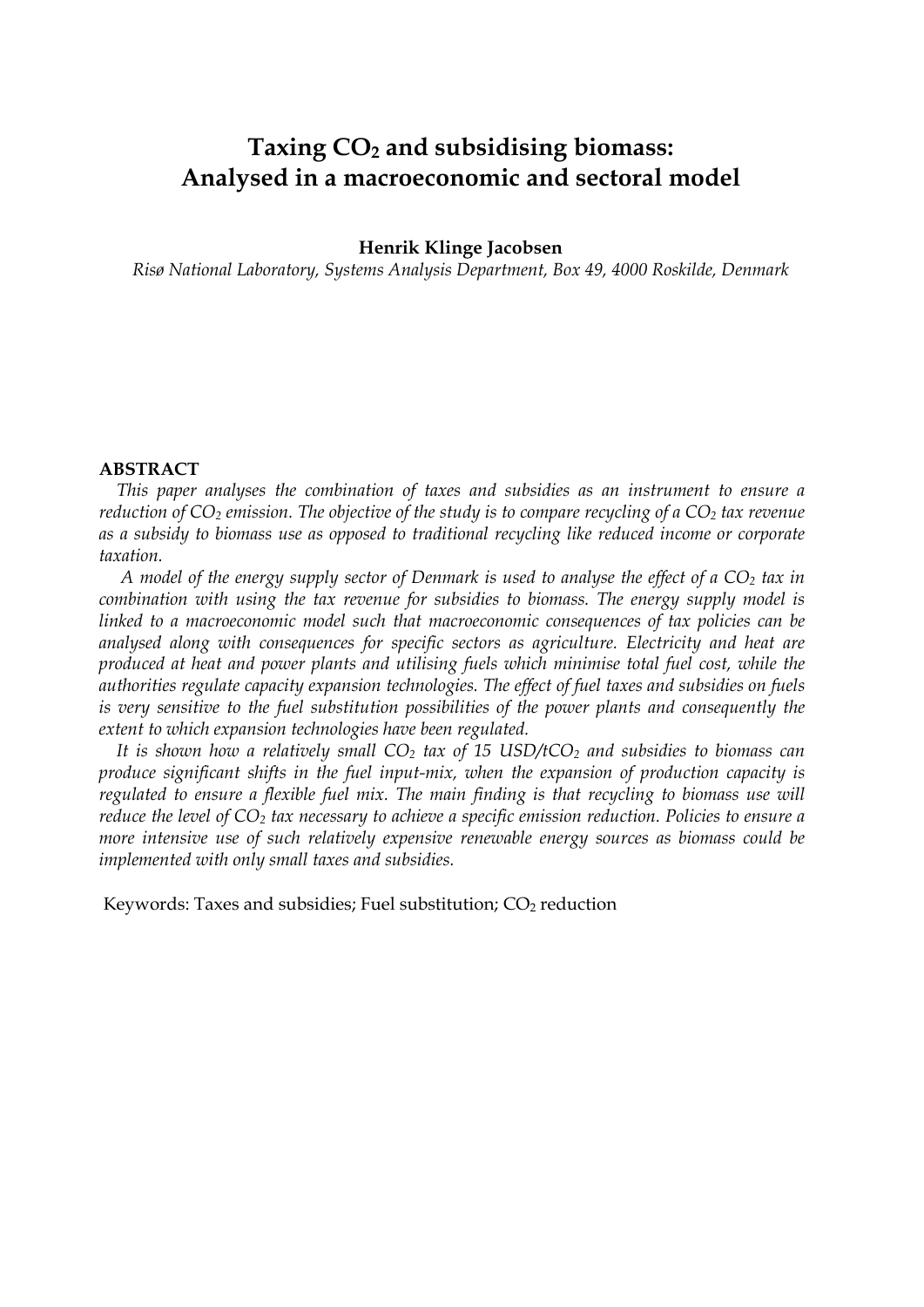### **1. Introduction**

The objective of this study is to compare targeted revenue recycling in favour of biomass (to sectors where fuels are very substitutable) to more traditional forms of revenue recycling in macroeconomic models.

The energy supply sector is very important in any analysis of emissions and options for reducing emissions. In the Danish case the  $CO<sub>2</sub>$  emission from this sector today accounts for more than 50% of total emissions. Traditional top-down analyses of taxincentives to reduce emissions have not been directed at analysing special conditions in the energy supply sector. Long-term analyses have been carried out with emphasis on the energy supply sector and the investment decision between technologies based on different fuels. Medium-term capacity constraints and related constraints on technology as fuel substitution possibilities in this sector are important factors with respect to analysing  $CO<sub>2</sub>$  tax policies. Price elasticities are far from constant and could be even infinite as substitution possibilities for switching fuels at short notice could be large on existing production capacity. In the Danish case a considerable share of electric power plants can switch fuel between fuel oil and coal from month to month or even on shorter notice. The policy adopted for technological implementation in new production capacity might increase the number of fuels among which the plants are able to substitute in the future. Multi-fuel plants have investments cost only slightly higher than the traditionally build coal fired plants in Denmark. The flexibility regarding future price developments or changing environmental constraints might heavily outweigh this extra cost.

Substitution possibilities in the Danish power sector are modelled in detail in a project carried out on integrating top-down and bottom-up modelling approaches. This project is reported in Jacobsen et. al.[6] and Jacobsen[7]. The energy supply sector and specially the power sector is modelled in detail including the links which exist to the macroeconomy and the links from the macroeconomically determined demand for electricity and heat. Unlike most bottom-up studies that do not include price induced feedback effects on energy demand (Chandler[1]) the model used here through the link to a macroeconomic model and an iterative procedure takes explicit account of this interaction with economy.

Taxes and subsidies on fuels used in the energy supply sector can be analysed in this model set-up, but the model is not suitable for analysing fuel substitution and the subsidising of certain fuels in the rest of the economy.

Biomass is treated as an important fuel alternative and is seen as one of the policy options with respect to the technologies that are relevant to include when expanding or replacing power production capacity. The link with the economy is included both with respect to the biomass demand and the effect on the total macroeconomy, but there is no description of the supply side of biomass in the model used here.

#### **2. Model description**

The model of the energy supply sector is a bottom-up based simulation model with many technological parameters. The model also features important top-down elements, e.g. running production cost of electricity and heat at the large plants are minimised given fuel prices. The minimisation is carried out with respect to the demand given from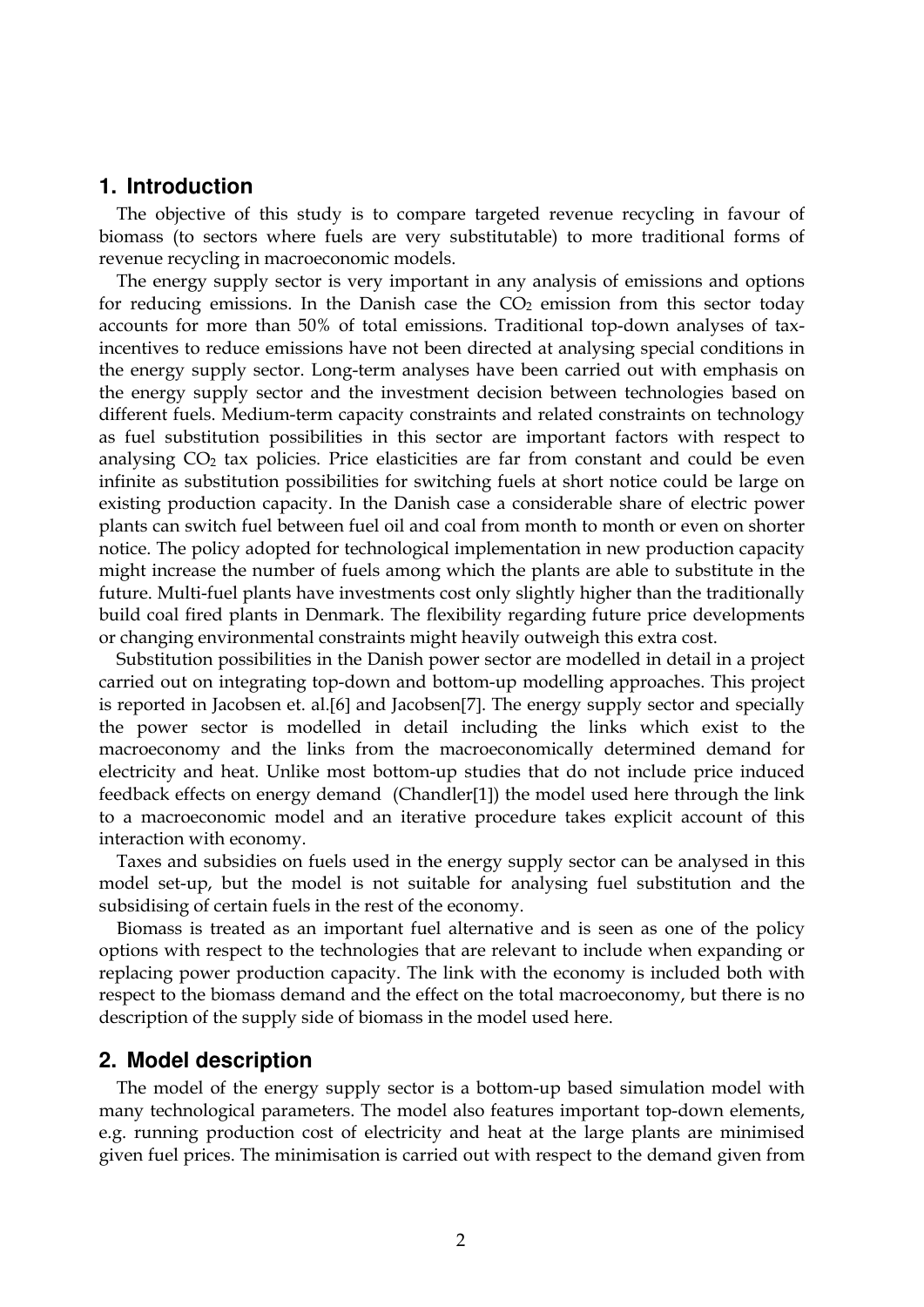the macroeconomic set-up and capacity and technology given by existing capacity and policy-determined capacity expansion characteristics.

Links between the energy supply sector and the macroeconomy have been established and the energy system is this way an integrated part of the macroeconomy. The macroeconomic set-up used is ADAM (Annual Danish Aggregated Model), which is an econometric based keynesian type of model and the most common used macroeconometric model in Denmark. It is only the energy supply sector in ADAM that has been replaced by the bottom-up module of energy supply described in detail below.



**Figure 1. The energy supply sector and its links with the macroeconomy** 

The authorities have traditionally regulated the Danish power sector and this is reflected in the model in different planning and regulatory elements. The expansion of electricity production capacity based on renewable energy sources is directed by policy and the expansion of this production category is regarded as exogenous in the model. Wind power, decentral combined heat and power plants and industrial co-generation are all handled in this way. Only the expansion of capacity by the major utilities is related to electricity demand.

Production capacity is expanded according to a target of 20% reserve production capacity at peak levels of domestic electricity demand. It is the capacities of the large central power plants that have to be adjusted to reach the target. The model includes the possibility of handling the import and export of electricity given the transmission capacity and fixed import and export prices, which are not necessarily at the same level.

Much of the Danish energy supply system is based on combined heat and power production and the model include a detailed description of the co-production problem.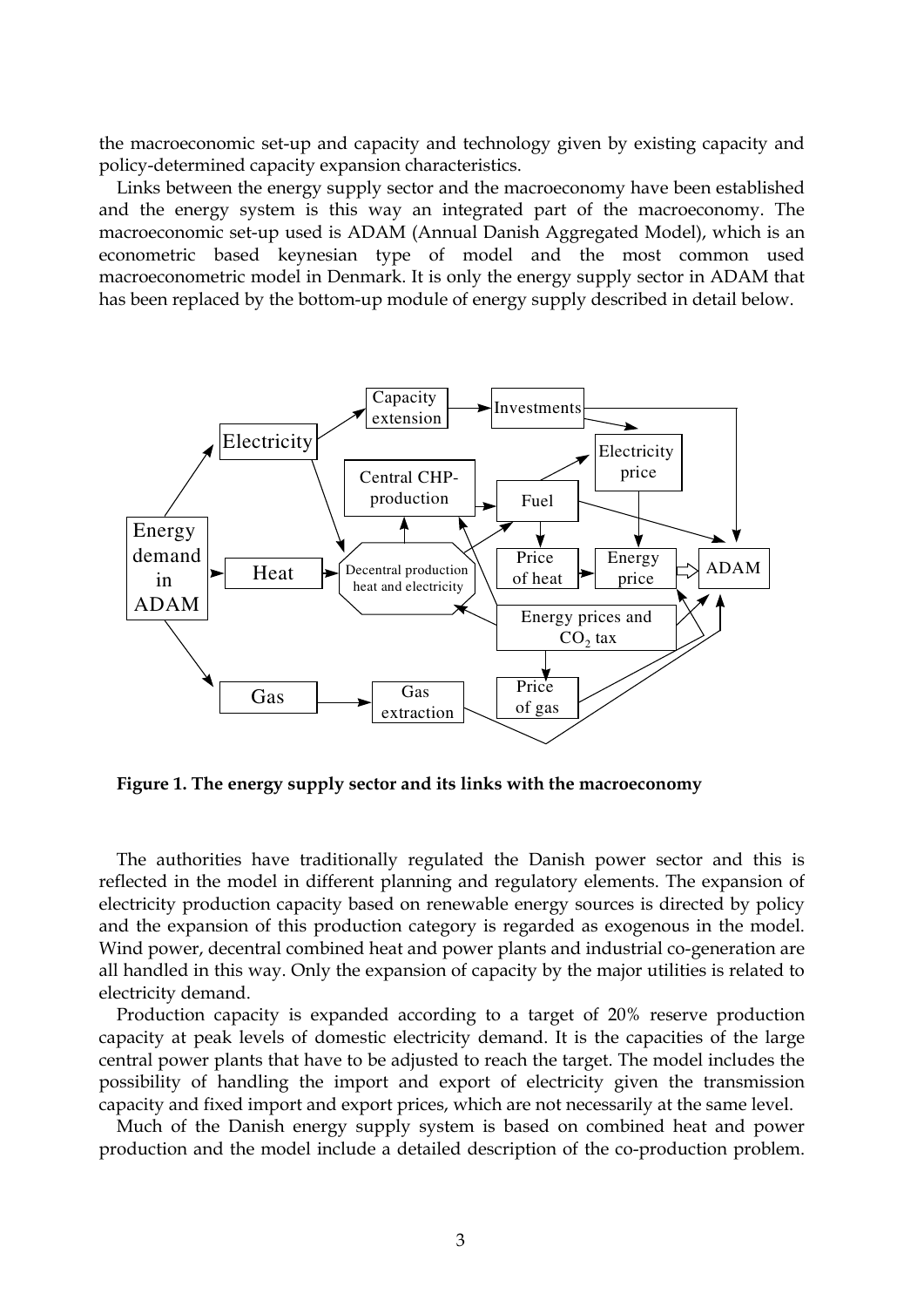The model includes a load curve for electricity demand but heat demand is taken as total yearly demand; no account is taken, however, of the geographical restrictions on heat demand that are quite relevant in the Danish case.

The secondary capacity of wind power, decentral combined heat and power and industrial co-generation are all producing at their capacity but with an exogenous number of yearly production hours. The primary production capacity faces a residual electricity and heat demand. Production is allocated to individual plants in the primary system from a minimisation of production cost of the given heat and electricity demand and from a duration curve of electricity demand. All primary production plants are described with their technical characteristics as: fuel mix and substitution boundaries, fuel efficiency, heat capacity, factor of electricity loss to heat produced and the remaining physical life time.

A detailed description of the Danish electricity and heat production system is important for analysing the medium- term options in the system. With a horizon of up to 15 years any kind of analysis of  $CO<sub>2</sub>$  emissions, taxes and subsidies will be very dependent on the existing production technology of electricity and heat production. This is certainly the case in Denmark, where the system is characterised by slow growth of demand and some excess production capacity at present. Further, the expansion of secondary production capacity postpones the introduction of new technology with increased flexibility and fuel substitution in the primary electricity and heat production sector.

Price determination is an important element of the link between the energy supply sector and the macroeconomy. The price of electricity is determined from the cost of producing and distributing electricity. Fuel cost, other material inputs, labour cost, appropriations and depreciation are included following the requirements of the Danish legislation.

Danish legislation precludes the existence of profits in the power sector. This mean that any profits of the total production and distribution system must be returned to consumers by adjusting the electricity prices the following year. This is included in the model as a no-profit rule. Other features of Danish legislation are the very favourably conditions for appropriations connected to investments. In the five-year construction period of large power plants 75% of total construction cost can be appropriated and thereby included in electricity prices. Consumers hereby pay investments in the production and transmission capacity of the power sector in advance. The model takes account of this relation as well.

The price of electricity responds to changes in fuel prices including taxes and subsidies. Through the link to the macroeconomic demand for electricity the response in demand is fed back to electricity production. Thus the effect of taxes on fuel consumption in the power sector includes two effects: substitution between fuels in the power sector and a reduction of electricity demand from the macroeconomic part of the model.

Properties of the energy supply model relevant for analyses of taxes and subsidies include:

- Infinite substitution between fuels at relative trigger prices for the individual plant.
- Segments of power sector without substitution.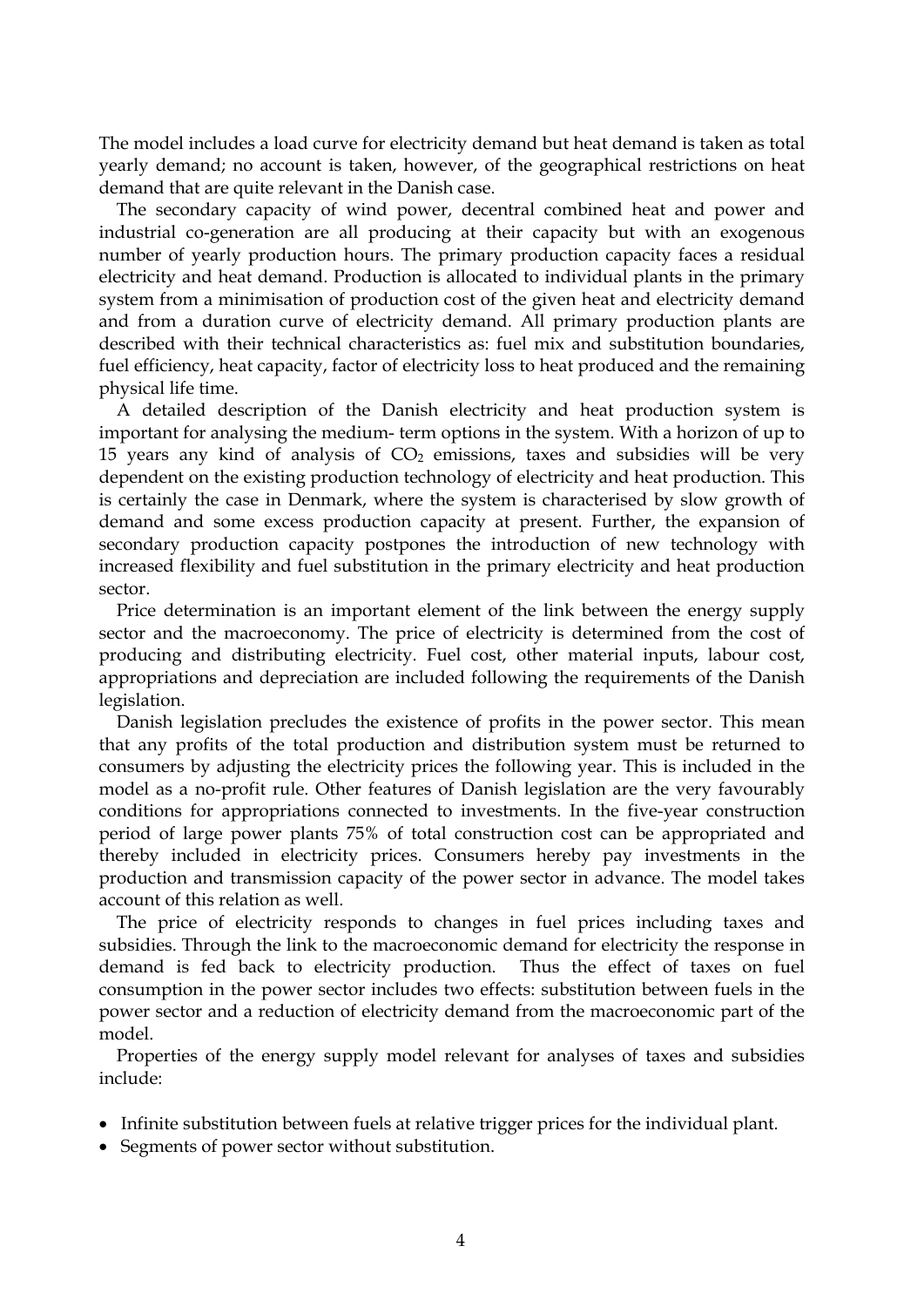- Policy-dependent development of future substitution possibilities through the distribution of new capacity on different technologies.
- Electricity demand development influencing electricity capacity expansion speed and thereby the introduction of technologies with substitution possibilities.
- Effects on biomass production, economic growth and foreign balances are found.
- The substitution options and technological characteristics of electricity and heat production are very dependent on the time pattern of the scrapping of existing production capacity.

The important links between energy supply sector and macroeconomy are: electricity and heat prices, investments, fuel demand and the feedback from the macroeconomic determined electricity and heat demand. Changing economic conditions have important impacts on the energy supply sector. In the short run demand for electricity and heat determine production and in the long run demand determine power and heat capacities. Price of expanding production capacity is dependent on the price for investments determined in the macroeconomy. In the Danish power sector wages and other inputs apart from fuel accounts for about 75% of total costs and thus the output price from the energy supply sector is highly dependent on the general price level of the economy.

Effects from the energy supply sector on the economy are of less importance for the macroeconomy than the effect from economy to the supply sector. The main influence on the economy is seen from the output price of the energy supply sector. However, the direct impact of changes in fuel prices and taxes is more important for the economy than the effect, which is seen through the energy supply sector as the fuel costs only account for 25% of total costs in the sector.

#### **3. Substitution**

**-**

For all analyses of price incentives for reducing  $CO<sub>2</sub>$  emissions the substitution possibilities between fuels are vital. For the power sector substitution options can be relatively well described. An econometric analysis of substitution in the sector would hardly yield reliable results for substitution possibilities or fuel price elasticities. Many econometric specifications would include constant elasticities, which is certainly not the case in a sector where technological differences are relatively small between producers and the corresponding relative trigger prices of fuels do not differ much.

In a CGE model study of the Danish economy (Frandsen et. al.[3]) the energy supply sector is modelled with substitution between aggregates of energy, capital and labour but without substitution between fuels.<sup>1</sup> Substitution is recognised to be relevant in the power sector between coal, natural gas and fuel, but this substitution possibility is not included in the model, as this would require modelling of the relevant trigger prices. The bottom-up characterised energy supply model used here include a detailed description of technical parameters which in an endogenous way determine the trigger price for each individual production unit and the corresponding substitution between fuels.

<sup>&</sup>lt;sup>1</sup> In a following version of the model (Frandsen et. al., [4]) substitution between fuels have been estimated and included in the model for most industries, but not for electricity and heat.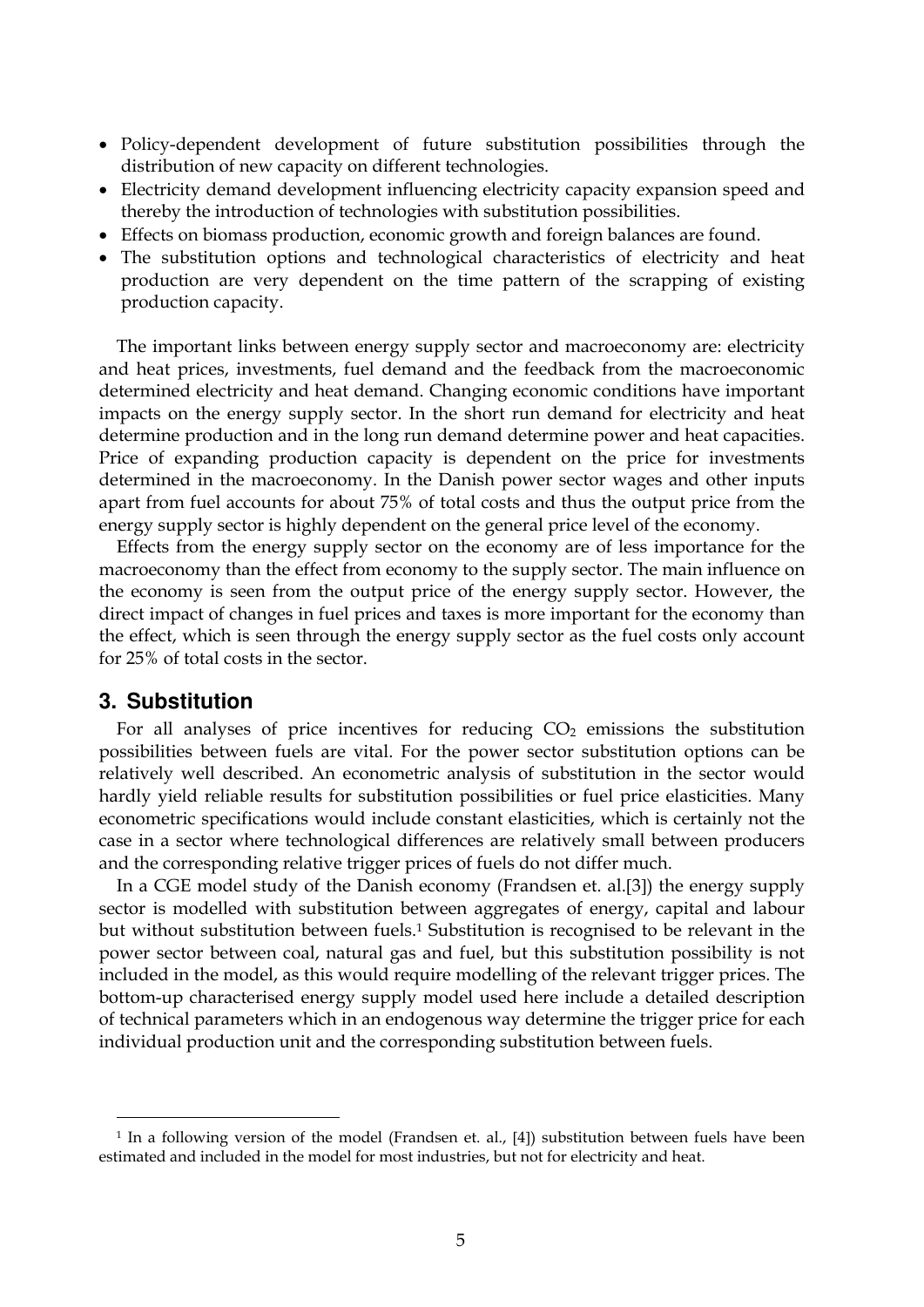In the model fuel substitution on each plant is described as taking place immediately as relative fuel prices changes in favour of another fuel. "Immediately" is used in the sense that we operate on a yearly basis.

Substitution in the model takes place through different channels, as listed below:

- Substitution between fuels in the individual plant.
- Substitution between plants with different fuel mixes and fuel costs.
- A policy determined substitution between fuel technologies in new and old production capacity.

The first possibility is the most important if the system already includes technology options for substitution between fuels. If substitution is limited in the existing system the policy option for regulating fuel technology is more vital.

In the existing capacity substitution takes place at the individual plant level, where the cost-minimising fuel mix is chosen within the technical boundaries for each specific plant. At the central combined heat and power plant level the production of each plant is determined by a marginal production cost and a load duration curve for the production that has to be delivered from the central part of the system. Substitution between plants with different fuel mixes takes place by decreasing the running hours of the plants with increased relative fuel cost and increasing the running hours for plants with decreased relative fuel cost. Policy-initiated fuel substitution (apart from taxes) is found in the way that substitution possibilities in the longer run are highly dependent on the fuel technology options of new plants and dependent on the mix between the expansion of renewable energy based production capacity as wind power and traditional production capacity.

Substitution possibilities are present in the existing Danish capacity mainly in the form of switching between coal and fuel oil and to some extent natural gas. The scenarios and their results referred to here assume that future production capacity expansion is dominated by multi-fuel combined heat and power plants. This implies the possibility of substituting as much as 50% biomass use in each new plant or almost 100% coal or fuel oil.

#### **4. Taxes and subsidies**

Taxes as an incentive to reduce energy consumption or the composition of energy demand on different fuels have often been analysed in a top-down context. In here the application of taxes as a  $CO<sub>2</sub>$  tax is examined with respect to total society, but including a very detailed modelling of the energy supply sector with many bottom-up characteristics. The approach of this model implies that substitution between fuels are modelled in detail in the energy supply sector which is the sector that has the highest CO2 emission and substitution possibilities in the Danish case.

Taxes and subsidies could be compared to direct regulation of fuel use for individual plants in the power sector or regulation of the use of specific fuels for the entire sector. Cost of regulation in efficiency terms will be higher for direct regulation than for taxation. This theoretical assumption is used as an argument for the use of taxes on fuels in the way that the individual plant is thought to minimise production cost and thereby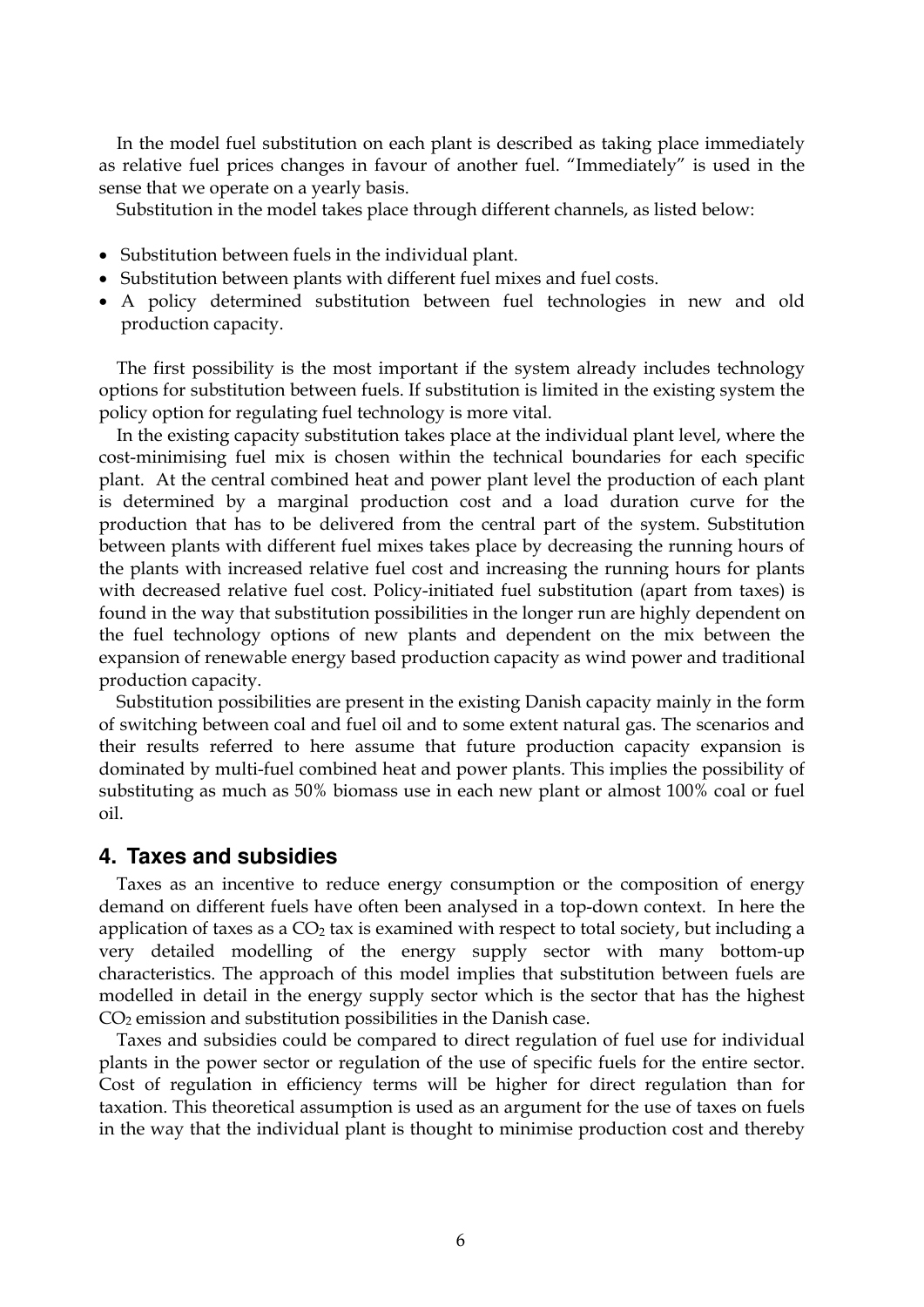switching to a fuel mix, which is not necessarily the same as the fuels mix they are forced to have by the regulation.

The argument of higher cost of regulation is more valid for a sector with many individually optimising units than for a sector, which is centrally planned, and optimised. This mean that the argument is less relevant in the present Danish case of optimising the total system, but the relevance might increase as deregulation is implemented and the production structure becomes more fragmented.

An important point when analysing economic costs of  $CO<sub>2</sub>$  taxes is the recycle principle for tax revenues used in the macroeconomic model. As the top-down part of the model is the most convenient part to recycle economy wide tax revenues the most obvious choice is recycling by lowering general tax rates. The effect of this recycling depends heavily on the properties of the macro model in question. If the model used or the economy examined includes many distortionary taxes or imperfections an optimisation of the recycle principle towards specific tax rates or towards cost of labour and capital could improve the overall effectiveness of the economy. Hereby the negative impacts on GDP of  $CO<sub>2</sub>$  taxes could be reduced or even eliminated.

Often positive GDP or employment effects from recycling revenues are referred to as a "double dividend" from green taxes. As mentioned in Cline[2] it is difficult to explain why the political system is incapable of rationalising the tax structure in the first place and thereby achieve a second dividend. This leads to the conclusion of analysing primarily long-term production function effects of carbon taxes.

The different recycling principles are often seen as an integrated element of analysing emission reducing initiatives. Recycling effects on the economy that works through nonenergy relations should not be seen as an effect of the emission initiative but instead as a consequence of the model used and the imperfections of the economy examined. Changing the tax structure, improving the labour market functioning or reducing other distortionary relations in the economy could in many cases achieve such recycling effects.

In a study on green taxes in the Danish case Frederiksen[5] use an empirical general equilibrium model to evaluate a wide range of recycling principles. The model used in this study shows the divergent results on economy from different principles, but as it is a general tax on business energy use that is analysed it is only general options for recycling to business as a whole that is analysed. In this study results of increasing energy prices by 50% range from a negative impact on the present value of GDP of 3% to 70%.

The question of recycling is important in all top-down analysis of costs of reducing emissions but is generally not acknowledged in bottom-up studies. Linking the two modelling approaches leads to a recycling in the top-down or macroeconomic part of the model, but the revenues determined in the macroeconomic part of a linked model might just as well be recycled in a bottom-up module which determines fuel demand in the energy supply sector.

In here the recycle principle is analysed with respect to the difference between an economy wide cutting of corporate tax rates and recycling of tax revenues from the energy supply sector to the sectors own use of a specific  $CO<sub>2</sub>$  low or neutral fuel as biomass.

Biomass use in Denmark including waste combustion constitutes around 7% of total energy consumption in 1997 and consists of the categories represented in Table 1. Total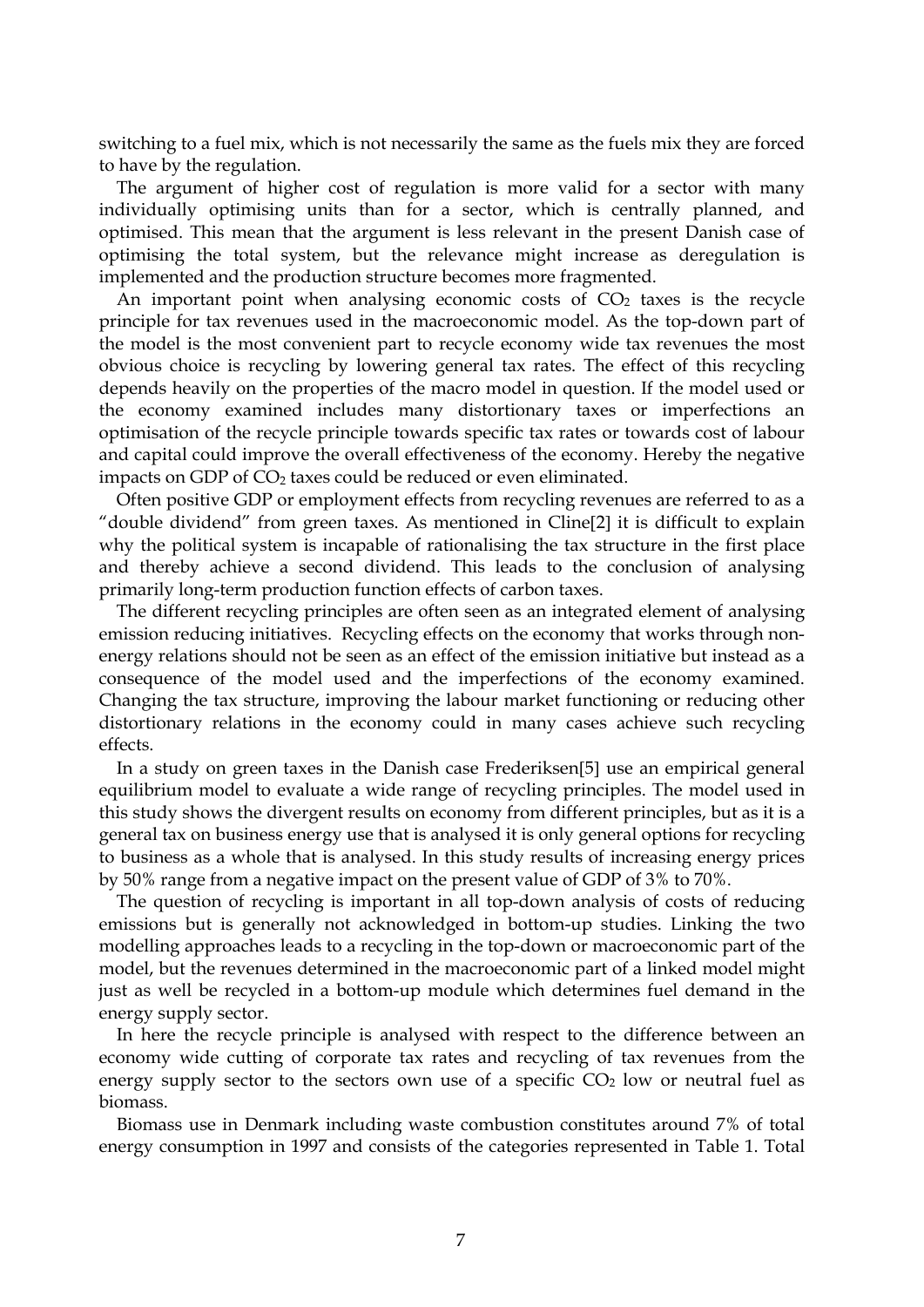renewable energy corresponds to around 9% of energy consumption. In the official Danish Energy Plan the share of renewable energy is expected to increase towards 35% in 2030, which is to be accomplished by increasing both biomass use and wind power. For biomass including waste an increase from 50 PJ to 145 PJ is assumed.

| Resource                | Total<br>consumption | Electricity<br>and heat<br>production | Fuel share in<br>electricity<br>and heat | Potential<br>resource<br>2020 |
|-------------------------|----------------------|---------------------------------------|------------------------------------------|-------------------------------|
| <b>Straw</b>            | 13351                | 7426                                  | $1.7\%$                                  | 39000                         |
| Wood                    | 21013                | 5625                                  | 1.3%                                     | 23000                         |
| - Wood chips            | 2703                 |                                       |                                          |                               |
| - Firewood              | 9603                 |                                       |                                          |                               |
| - Wood Pellets          | 2828                 |                                       |                                          |                               |
| - Wood Waste            | 5879                 |                                       |                                          |                               |
| <b>Biogas</b>           | 2394                 | 1715                                  | 0.4%                                     | 31000                         |
| <b>Waste Combustion</b> | 27631                | 26587                                 | 6.2%                                     | 24000                         |

**Table 1. Biomass use in Denmark 1997 and the potential for 2020 (TJ)** 

Source: Danish Energy Agency: Energy Statistics 1997 and Danish Renewable Energy Resources, 1996

To reach the 145 PJ additional biomass resources must be introduced. Energy crops on marginal land or land that lie fallow are estimated to have a potential of up to 65 PJ. Some of this will have to be realised to reach 145 PJ. In the simulations that are reported below the additional use of biomass is assumed to be mainly straw and energy crops.

Biomass especially straw and energy crops are expensive fuels compared to coal, fuel oil and natural gas. To increase the share either direct regulation or some kind of a subsidy is needed. This paper explores the possibility of using a  $CO<sub>2</sub>$  tax revenue to subsidise biomass use as an alternative to fuel independent recycling to the production sectors. A tax imposed on all applications of energy is introduced and two alternatives of recycling of revenues are examined in the model set-up described above.

- a) A  $CO<sub>2</sub>$  tax of approximately 50 USD/t $CO<sub>2</sub>$  and a recycling of total revenue to industry through a lowering of the corporate income tax rate.
- b) A  $CO<sub>2</sub>$  tax of approximately 15 USD/tCO<sub>2</sub> and recycling of revenue from the electricity- and heat-generating sectors as subsidies to the use of biomass. Revenues from other sectors are recycled as in a).

The long-term results of the two alternatives are compared in Table 2 and Figures 2-5 illustrate time series for a number of variables.

In alternative a) the emission reduction is achieved by reducing final demand as represented by electricity demand in Figure 2 in combination with fuel substitution in the energy supply sector. Residential sector electricity demand is reduced relatively more than commercial demand as a result of a reduction in real income adding to the effect of sharp price increases. The commercial sector by the recycling of revenues is compensated for the cost-increase, which secures that production is only marginally reduced. Total electricity demand is reduced by 9% in alternative a) and by 4% in alternative b).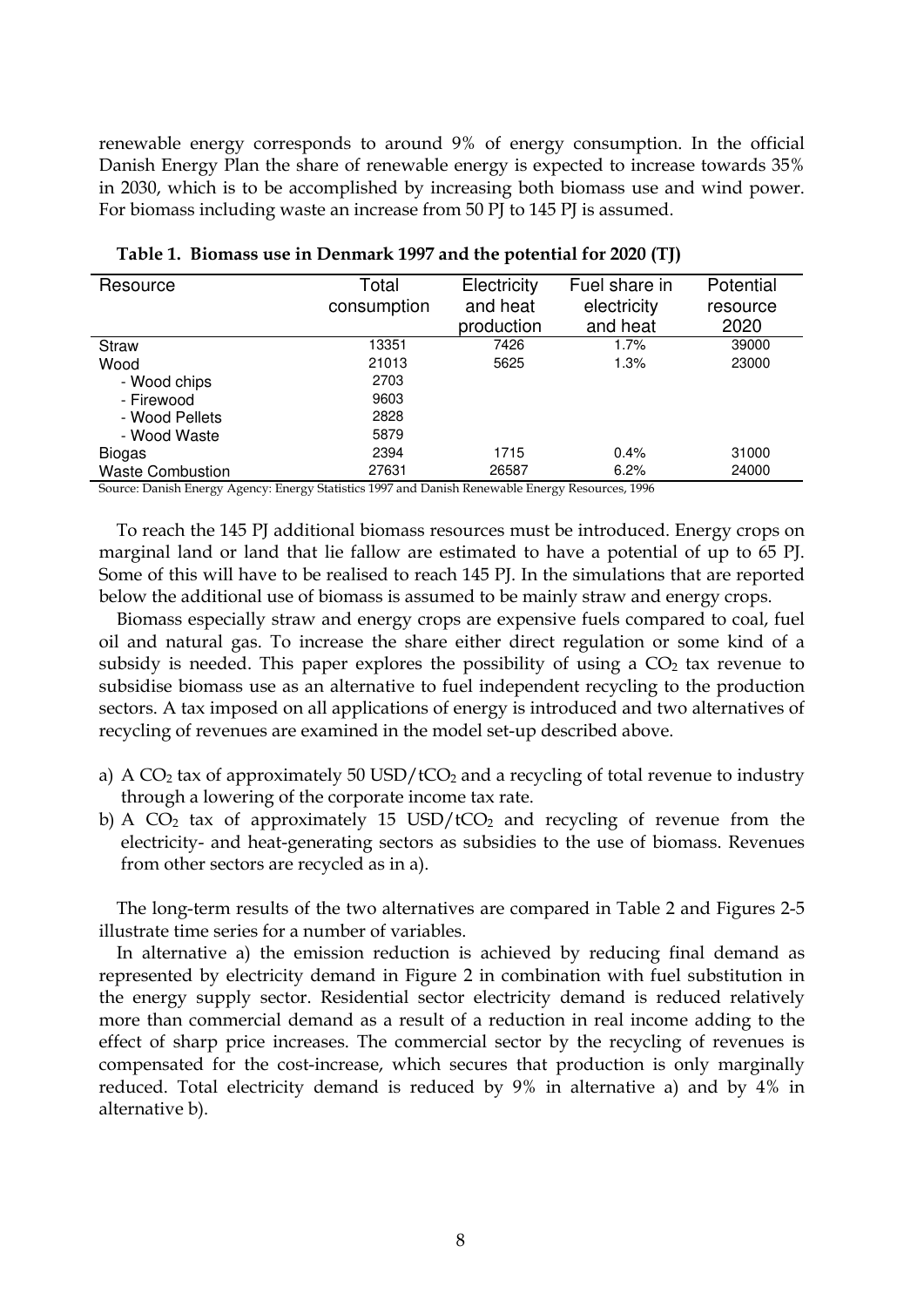

**Figure 2 Electricity demand by sectors in reference and alternative a)** 

By imposing taxes and subsidies as in b) fuel cost are following a path as in Figure 3. The immediate fall in the price of biomass to zero is caused by the lack of substitution possibilities towards biomass. Only as new central capacity is build<sup>2</sup> the substitution possibilities arise and the subsidy effect on the biomass price decreases as the use of biomass increases.



**Figure 3. Fuel prices in alternative b) including taxes and subsidies** 

**-**

 The reference case projects decentral capacity to rise from 1240 MW in 1995 to 2700 MW in 2020 compared to central capacity of 7702 MW in 1995 and 6800 MW in 2020. The decentral category is treated as exogenous because of the detailed regulation by Danish Authorities and the two policy alternatives use the same projection as the reference.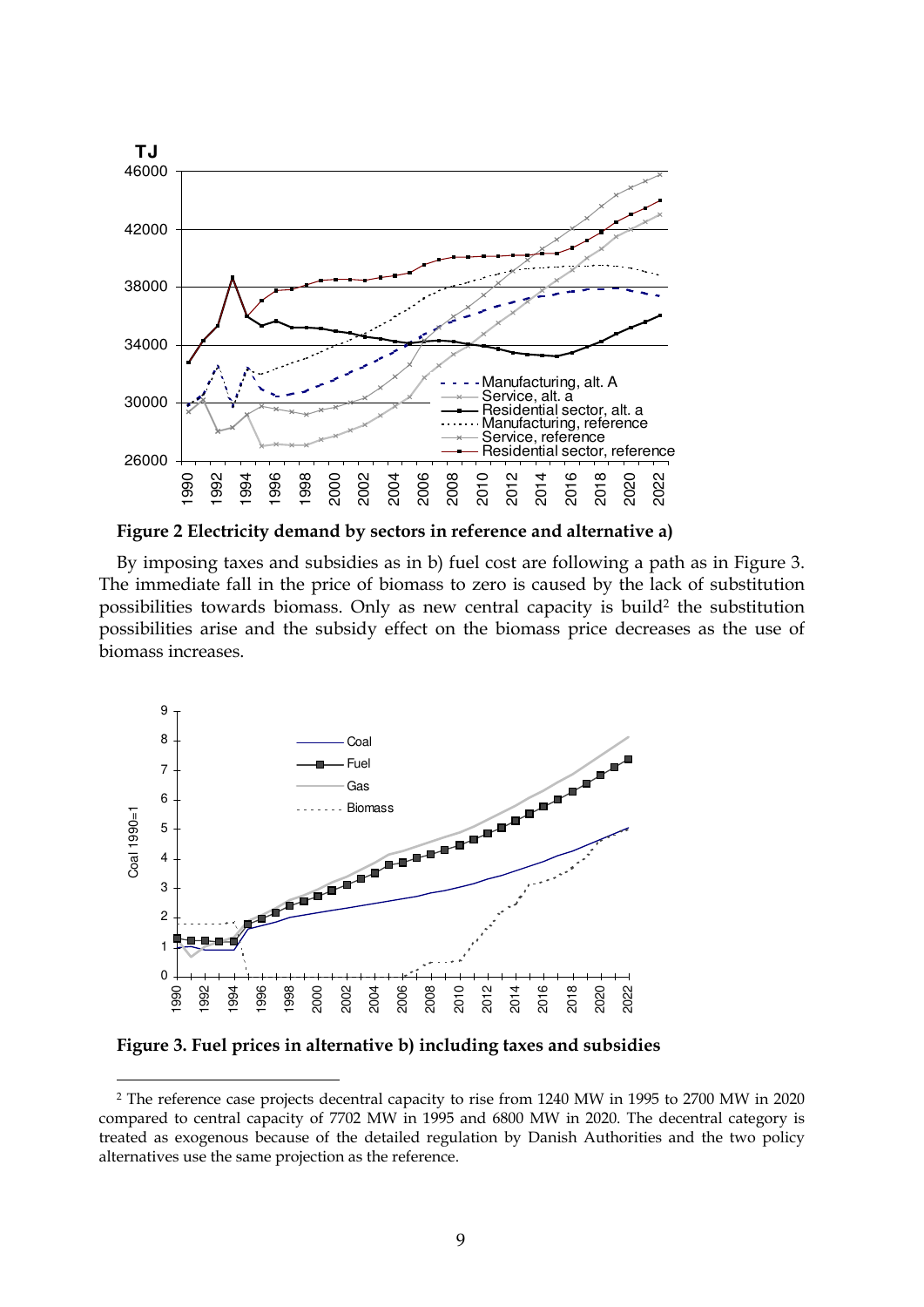A  $CO<sub>2</sub>$  tax of 15 USD/t $CO<sub>2</sub>$  as in b) is not high enough to initiate substitution from coal to natural gas or fuel oil. If the tax revenues were used for subsidising use of natural gas there would initially be substitution towards natural gas. But the underlying price projections (originating from an IEA scenario<sup>3</sup>) implies that in the long run taxes used for natural gas subsidising would not create substitution. All fuel used in the energy supply sector is subsidised both the price elastic and the inelastic part.

Prices used are nominal prices and including transport cost to the large power plants<sup>4</sup>. Biomass is a domestic price projection based on present straw and wood chips prices and inflated with the same rate as agricultural products in the macroeconomy.



**Figure 4. Fuels used for electricity and heat production with taxes and subsidies b)** 

In Figure 4 the development in the use of four fuels for the production of electricity and heat is shown. Coal is originally the main fuel used in the energy supply sector, but the share of coal decreases as biomass and to some extent natural gas increases. The first gradual increase until 2005 in the use of these two fuels comes from the secondary combined heat and power units and from production of district heat. Fuel demand from these units is inelastic, but tax revenues are used for subsidising their fuel as well. As technical substitution possibilities from 2005 and on increases, when old power plants are replaced with multi-fuel plants, the biomass use increases to the new limits. As the

 $\overline{a}$ 

<sup>3</sup> The rising fuel prices are from the 1995 projection of The Danish Energy Agency, which again are based on an IEA projection. Actual prices have shown lower growth for 1995-1998, but the present (1999) projection of the Danish Energy Agency follows a similar trend as the projection shown in Figure 3. The actual market price for biomass will be higher than in the figure as it is the input price for the power and heat producers that are included in the figure. The zero price only reflects that the revenue of the  $CO<sub>2</sub>$  tax is greater than the cost of the biomass used for a given year.

<sup>4</sup> No assessment of transport costs associated with biomass has been included. On average the transport cost used for calculations in Denmark constitute around 20% (3.2 DKK per GJ /18 DKK per GJ) of total biomass (straw) collection, transport and storage cost. This is for an average of 25 km. For wood transport costs are estimated to be higher based on longer average distances.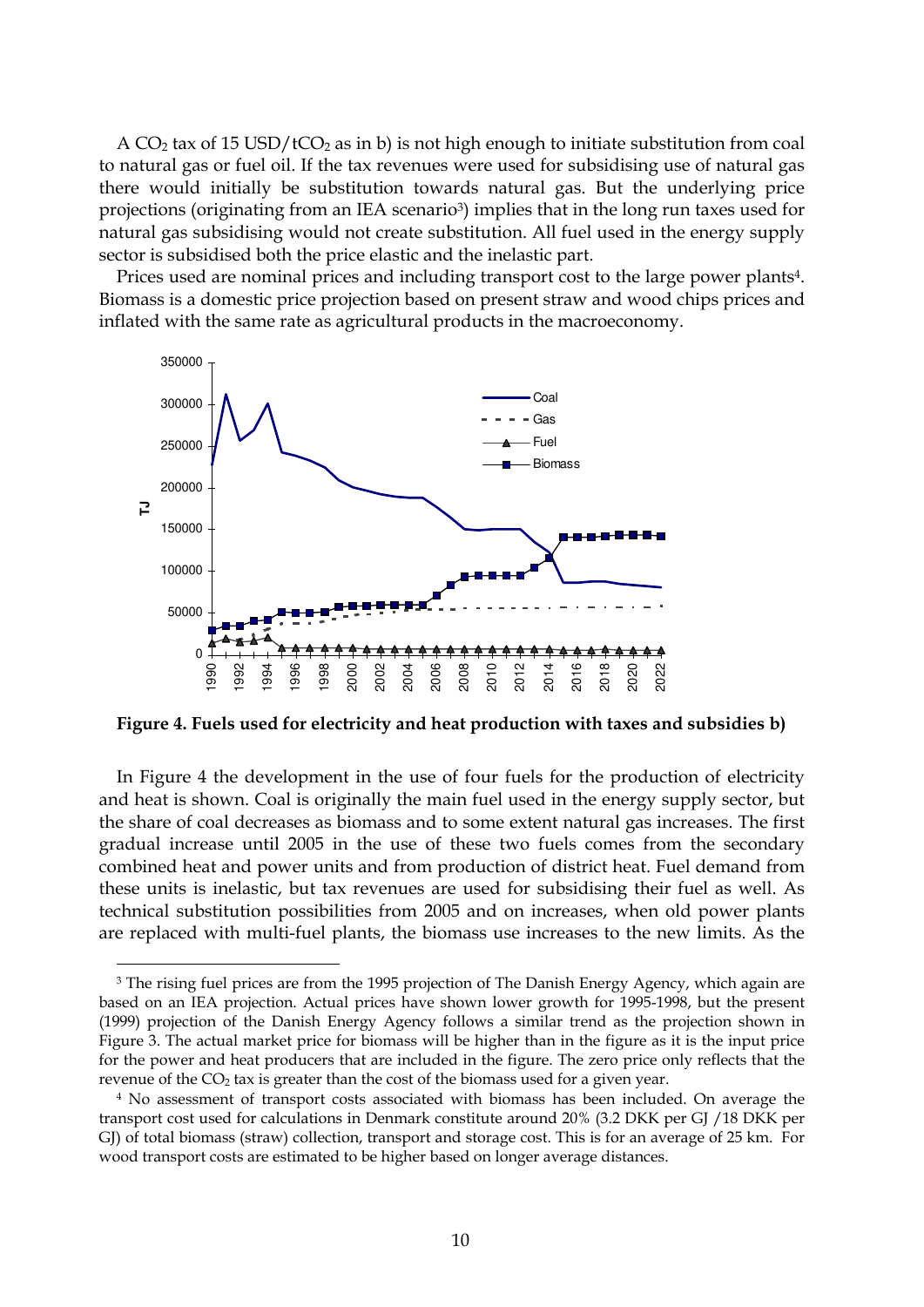biomass use around 2020 reaches a considerable share of total fuel the tax revenue is not enough to subsidise biomass use to the technical limits of biomass use. This is reflected in Figure 3 where the cost of biomass converges to the price of coal. The final level of biomass demand in Figure 4 is below the level planned by the Danish Authorities (145 PJ) but it require that most of the potential resource for straw and energy crops on land that lie fallow is used. The price of biomass will be increased as volume increases, but the competition from imports off wood pellets or wood chips will tend to moderate price increases.

| Recycling                                                            | CO2<br>emission | Electricity<br>price | GDP       | Agricultural<br>production |
|----------------------------------------------------------------------|-----------------|----------------------|-----------|----------------------------|
| Recycling through corporate tax a)<br>Recycling through subsidies on | $-16.0\%$       | 20.9%                | $-1.36\%$ | 2.7%                       |
| biomass etc. b)                                                      | $-15.0\%$       | $3.6\%$              | $-0.36\%$ | $2.8\%$                    |

**Table 2. A comparison of CO2 tax revenue recycling: (effect at 25 years horizon)** 

The substitution towards biomass in the energy supply sector is of nearly the same size in a) and b). The necessary  $CO<sub>2</sub>$  tax to trigger this substitution is considerably greater in a) than in b), which leads to a GDP loss in a) that is three times the loss in a)<sup>5</sup>.

The price of electricity will rise in both cases as total fuel costs increase as a result of the increasing use of the basically more expensive biomass. A falling electricity demand leads to higher unit production cost of electricity and gives another boost to prices.



**Figure 5. Emission reduction in alternative b)** 

<sup>-</sup>

<sup>5</sup> There is still a GDP loss because of an efficiency loss associated with changed input mix in industry in combination with a loss in international competitiveness following higher input prices, even though wages are lower. The compensation by reduced corporate taxes does not eliminate the loss of competitiveness.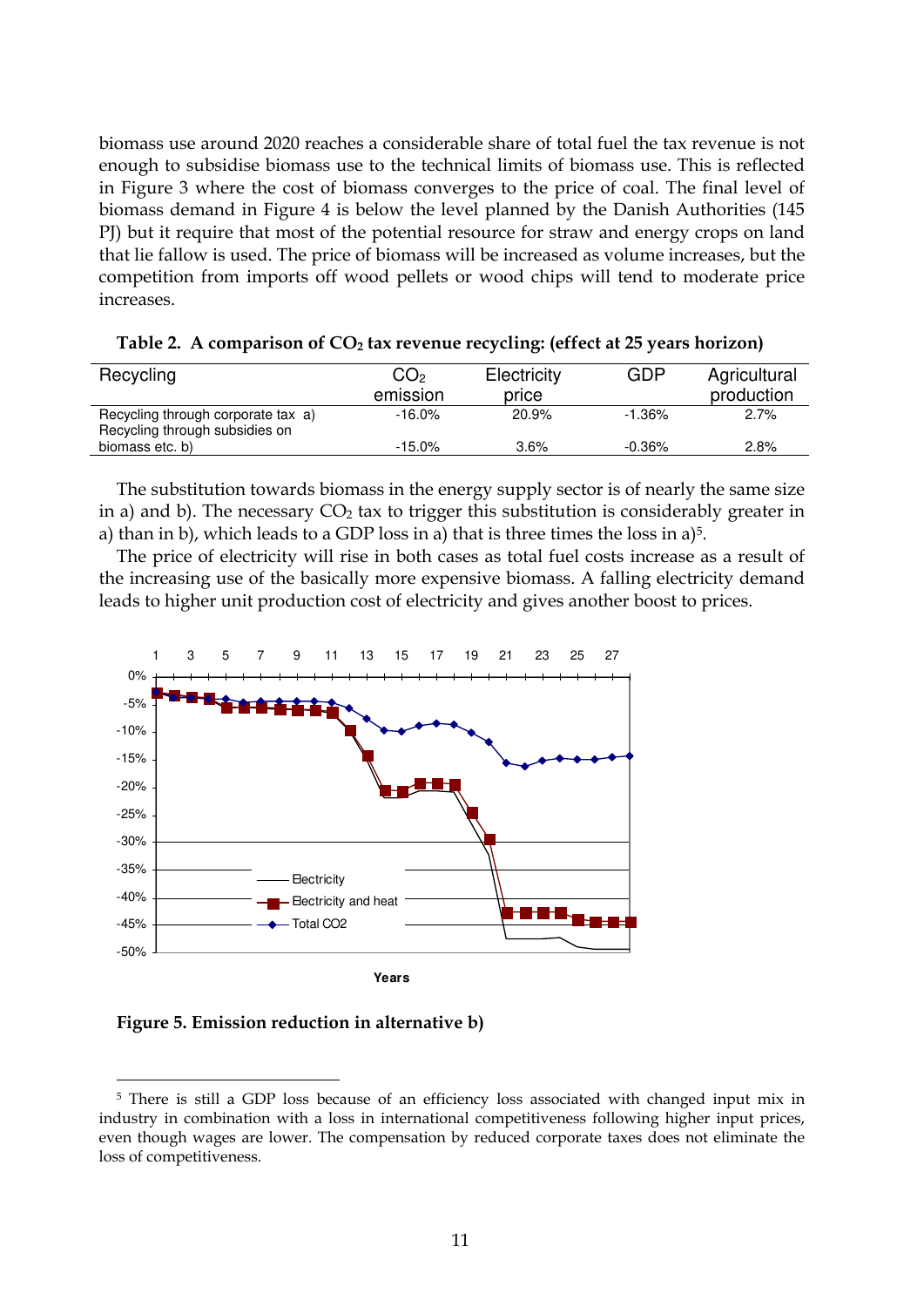In Figure 5  $CO<sub>2</sub>$  emission in alternative b) is compared to a reference case/business as usual case. Emission related to the production of electricity is reduced the most compared to the reduction of total  $CO<sub>2</sub>$  emission, which is only reduced 15%. Substitution of fuels/the increase in biomass use for electricity and heat production accounts for ¾ of the reduction in this sector and reduced electricity and heat demand account for the last  $\frac{1}{4}$  of the reduction. The substitution in electricity production is limited by technical constraints on production capacity, and in both our cases the substitution is bounded by these limits. In our model substitution between fuels is much higher in the power sector, than in other sectors, which means that price incentives are more effective in reducing emissions here.

The emission reduction that can be associated with electricity and heat accounts for about 85% of the total  $CO_2$  emission reduction in both case a) and b). The last 15% can be attributed to reduction of final demand for other fuels. In case a) the substitution between fuels within electricity and heat production accounts for 66% of the total reduction in emissions and reduced final electricity and heat demand account for 19%. In case b) the reduction of demand for electricity and heat account for only 10% emission reduction, whereas 75% of the reduction can be attributed to fuel substitution in the energy supply sector.

The economic costs of the two alternatives differ mainly as a result of the different tax levels necessary to achieve the same  $CO<sub>2</sub>$  emission reduction. A conclusion of this experiment with subsidies is that revenues from a  $CO<sub>2</sub>$  tax recycled as subsidies towards  $CO<sub>2</sub>$  low or neutral fuels in the energy supply sector have much greater reduction effect than other ways of recycling, such as corporate taxes.

It is important to notice that the reduction effect in the energy supply sector is different from the reduction in the rest of the economy. In this model set-up the reduction in energy conversion is a one-time gain if the trigger prices for the substitution towards the least  $CO<sub>2</sub>$ -intensive fuel is reached, where reductions in the rest of the economy could be increased almost in proportion to increasing energy prices.

The increased biomass demand in both of the above cases are assumed to be supplied from domestic resources. In the model used here the agricultural sector is the only supplier, and production in agriculture increases, but this sector includes both agriculture and forestry. Obviously, the production of biomass could to some extent substitute other agricultural products but the magnitude of this effect depends on how productive the land that is now used for biomass production once was for producing other agricultural products.

In linking from biomass demand to agricultural production biomass is seen as a byproduct from agriculture as straw or as produced on unproductive or unused land. The underlying production cost of biomass will be dependent on the demand level from the energy supply sector, but in here it is assumed that the demand is kept within the limits of by-products from agriculture and forestry and thus a relatively constant price is assumed within the biomass demand range analysed here<sup>6</sup>. The positive effect of additional demand for agricultural products could be less in other types of macroeconomic model.

 $\overline{a}$ 

<sup>6</sup> See also the comments to biomass volumes in Figure 4.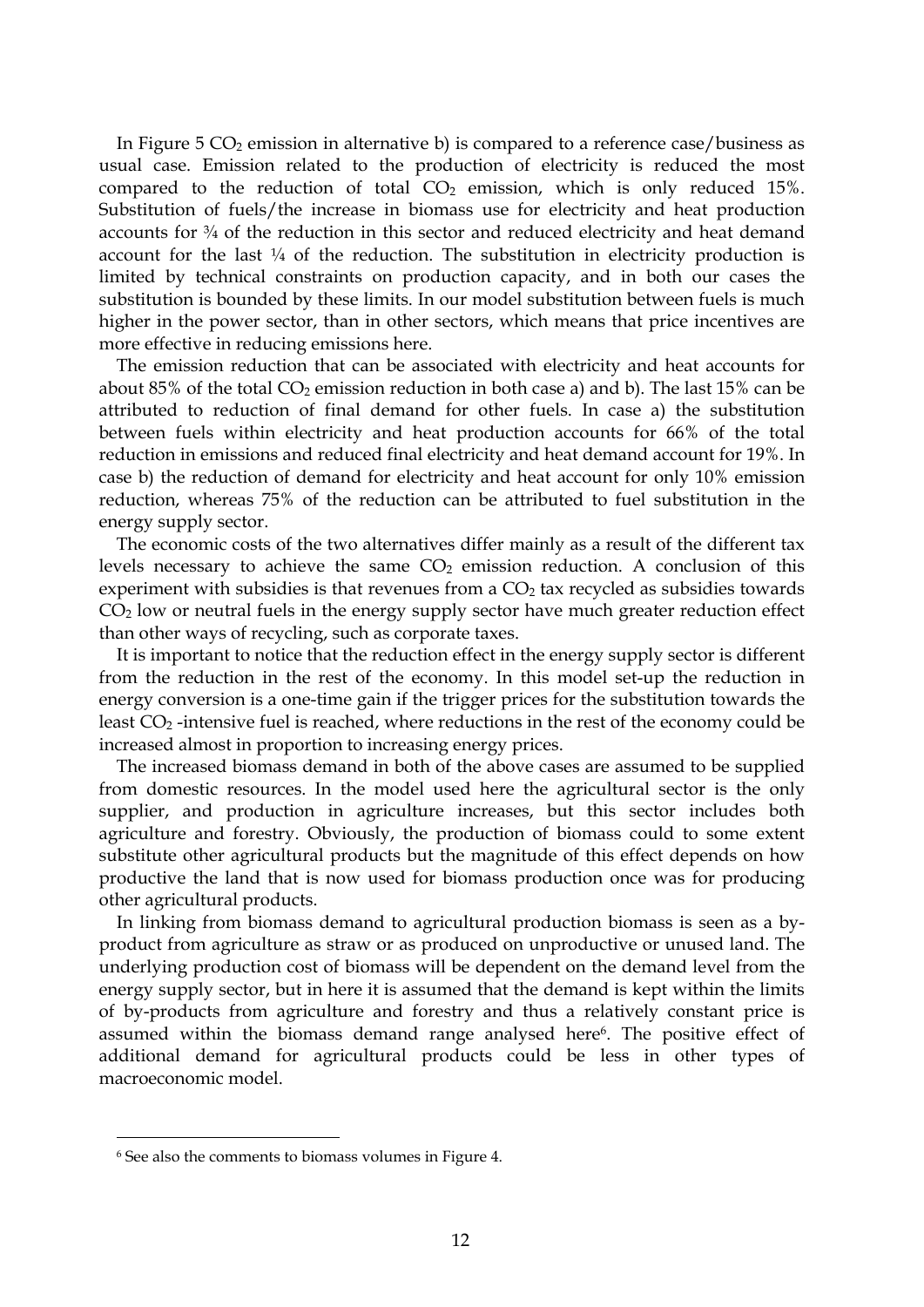The findings can be compared to the results of Frandsen et. al.[4]. With the CGE model GESMEC for Denmark they find that a tax of approximately 50 USD/ $tCO<sub>2</sub>$  will reduce emissions by 25%. GDP will be reduced between 0.7% and 3.9% depending on adjustment cost especially associated with the stickiness of wages. If wages do adjust slowly the competitive position against foreign producers will deteriorate and the GDP loss will be greater. ADAM wages adjust relatively slowly so the GDP loss in alternative a) is less than the loss found with GESMEC. The reduction in alternative a) is less than in GESMEC mainly because elasticities in GESMEC are higher than in ADAM.

The basic characteristics of ADAM is important for the GDP cost of  $CO<sub>2</sub>$  taxes and with respect to the effect of recycling. However, the size of substitution elasticities can be more important for the emission effect of a given tax than the type of model. The result from targeted recycling (subsidies) to the use of biomass could very well have been obtained with another type of macroeconomic model if it was linked to an energy supply model with the same characteristics as the one applied in this paper.

## **5. Concluding remarks**

Analyses of  $CO<sub>2</sub>$  taxes as an instrument to reduce emissions have to take explicit account of the energy supply sector. A model as the one used in here could show the high reduction potentials from substitution between fuels in this sector, which can be achieved with only modest tax and minor implications for the macroeconomy. As the sector is characterised by high fuel substitution potentials the effect of recycling tax revenues within the sector towards the use of fuels that have low or neutral  $CO<sub>2</sub>$  content, e.g. the use of biomass as in our case, is quite high. Use of subsidies towards biomass have positive consequences for agricultural production in the model used here mainly as a consequence of assumptions on the kind of biomass in question.

Compared to recycling of revenues in a standard fashion, where total  $CO<sub>2</sub>$  tax revenues are recycled through the lowering of corporate taxes the method of subsidies in the energy supply sector implies a reduced impact on the economy as price effects on the international competitive position are much lower.

The conclusion regarding recycling and subsidies is dependent on the composition of the energy supply sector and fuel technology in the sector. In the Danish case the substitution possibilities are high today and will probably increase if new capacity will be mainly multi-fuel based. The Danish fuel mix of today with electricity production more than 90% based on coal, leaves very high technical potentials for substitution towards less  $CO<sub>2</sub>$  -intensive fuels, but this is not the general case of power systems throughout the world. Emission reduction from  $CO<sub>2</sub>$  taxes and subsidies to biomass will probably be less important in most other countries with the existing composition of electricity and heat producing technologies. However, a change in technology composition with larger substitution options between biomass and  $CO<sub>2</sub>$  intensive fuels can result in substantial emission reducing effects from a subsidy based policy. The existence of large biomass resources in some countries probably at lower prices also reduces the necessary subsidy.

#### **Acknowledgements**

The author wants to thank three anonymous referees for valuable suggestions and comments. A previous version of this paper was presented at 20th IAEE International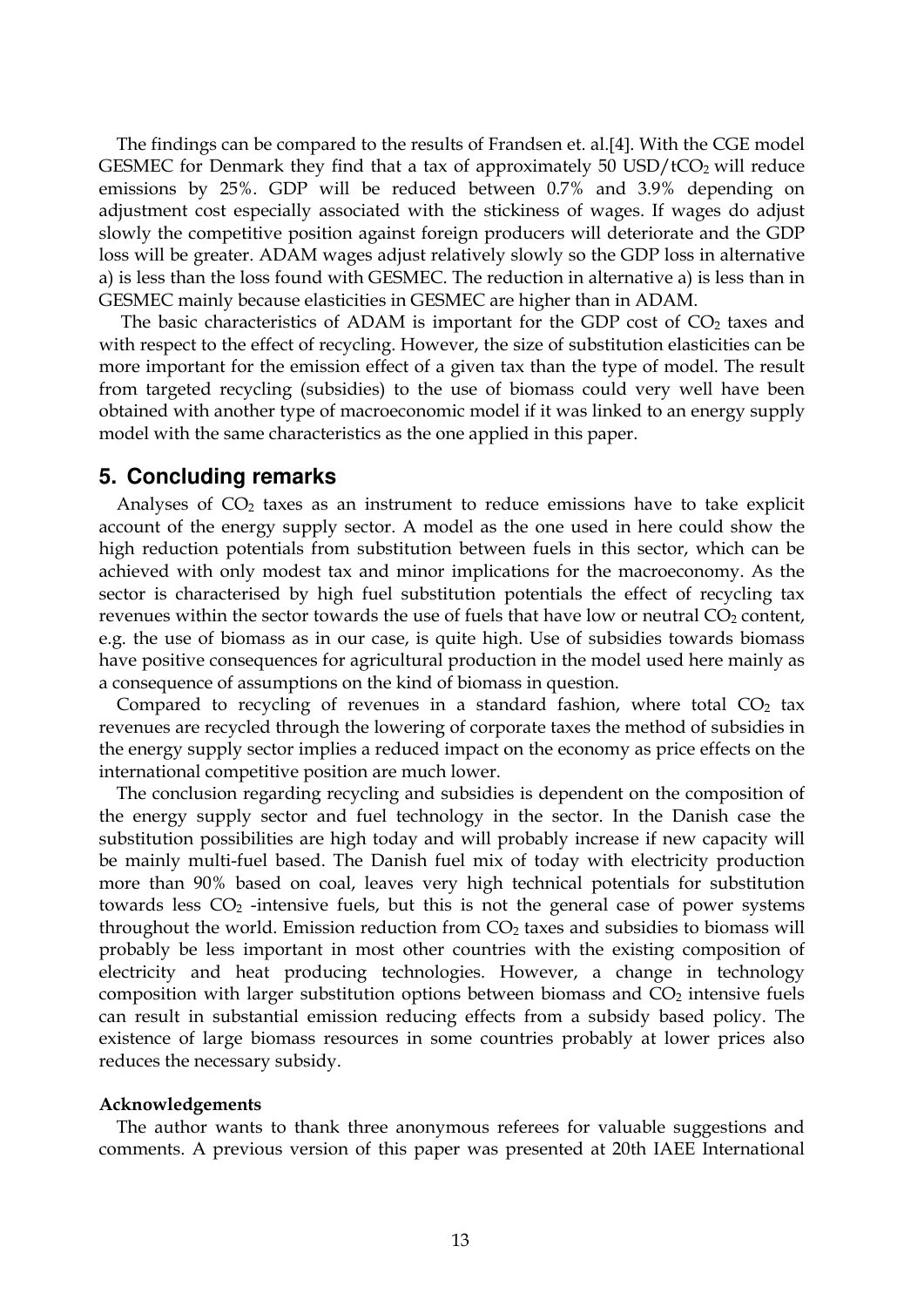Conference, January 22-24 1997, New Delhi, India. The study is financed by the Danish Energy Research Programme, EFP-96.